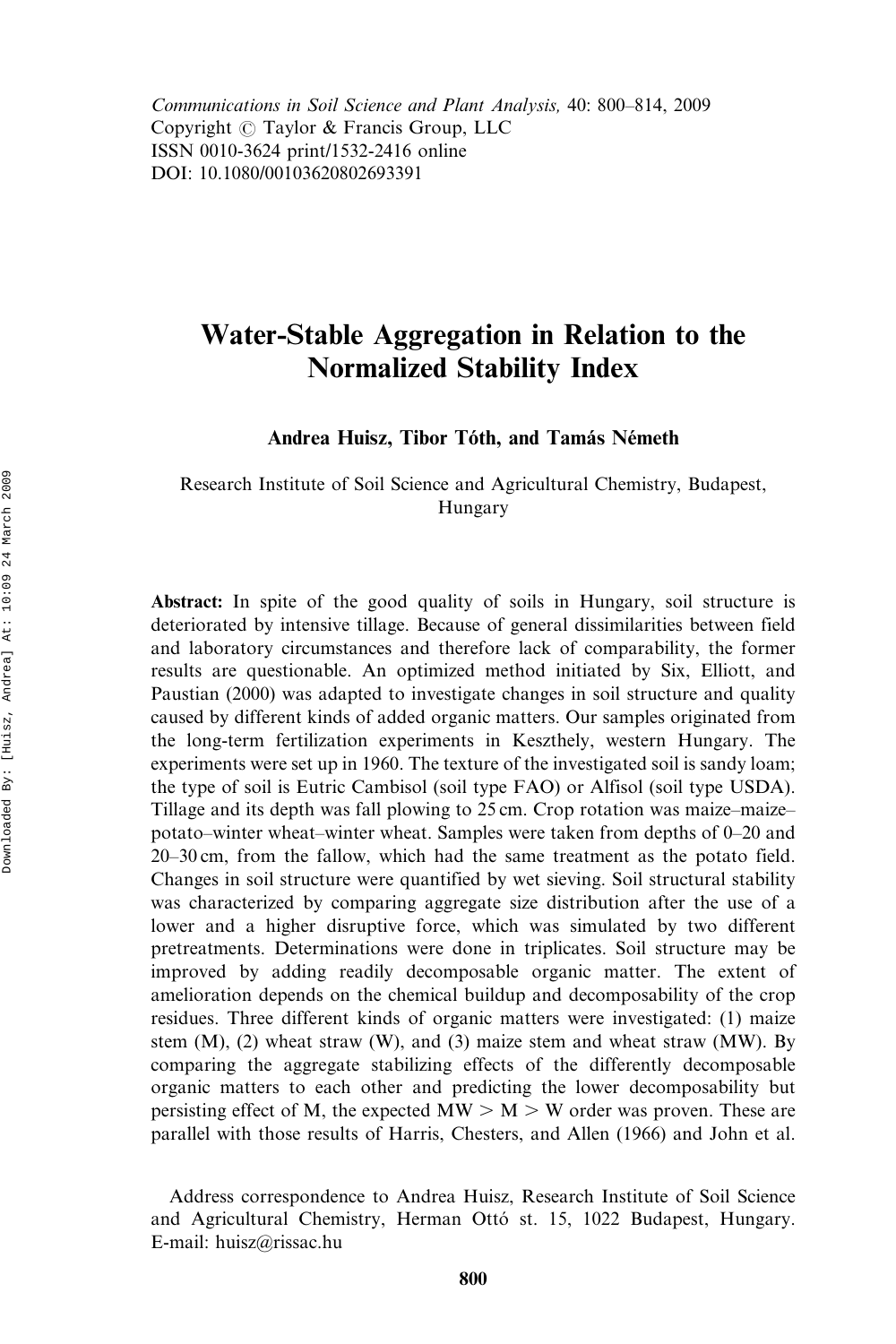(2005), who observed decreasing aggregate stability in the  $M > W$  order. We observed increased macroaggregate stability in both macroaggregate fractions  $(2000-7000 \,\mu m$  and  $250-2000 \,\mu m)$  in all three case of organic-matter addition, but these newly formed bindings were easily broken up because of the weaker bindings of the higher aggregate hierarchical orders. This is remarkable mainly in the upper layer because crop residues were mixed to the upper layer and therefore could not have affected the lower one. Furthermore, adding organic materials has decreased the mass of the  $53-250 \mu m$  microaggregate fraction in all treatments and depth layers and in addition in both pretretments. This proves that adding organic matter enhances the transient and temporary binding agents between microaggretages grouped into macroaggregates but that these bindings are temporal.

Keywords: Aggregate stability, maize and wheat residues, soil structure, tillage

# INTRODUCTION

In the past hundred years, with the explosive growth of the human population, natural resources have been more utilized to supply food. Among these natural resources, soil is primary because it supplies the basic media for crop management and therefore allows the production of food by agriculture (Várallyay 2002). Nevertheless, more intensive tillage and crop management may cause irreversible harmful effects to it, endangering the sustainability of its quality and therefore agricultural productivity.

Tillage and crop management may cause decline of soil structure and degradation of its stability because of the loss of organic matter, destruction of structural elements, and too rapid wetting (Chan and Heenan 1999). Soil structure and its stability are affected by the concentration of organic matter to a high extent. Ameliorating and stabilizing soil structure by adding organic matter like farmyard manure, crop residues, or green manure are general practices, but their effect on soil structure depends on several factors such as quantity and quality (i.e., decomposability). Organic matter may enhance soil structural stability when it decomposes in the soil. Therefore, incorporation of decomposable fresh crop residues and green manures may amend soil structure, in contrast to farmyard manure, because manure has highly decomposed during its fermentation. Because of the continuously decreasing number of cattle, increasing manure prices, and removal and burning of crop residues, adding different kinds of organic matter is becoming rare. In the area of the field experiment, these unfavorable management practices are general and may cause a decrease of organic matter in the soil and therefore degradation. Consequently, our study intends to amend soil structure with the addition of various organic matters to the soil.

Structure of soil and its quality are important for crop management because they allow and mediate many biological and chemical processes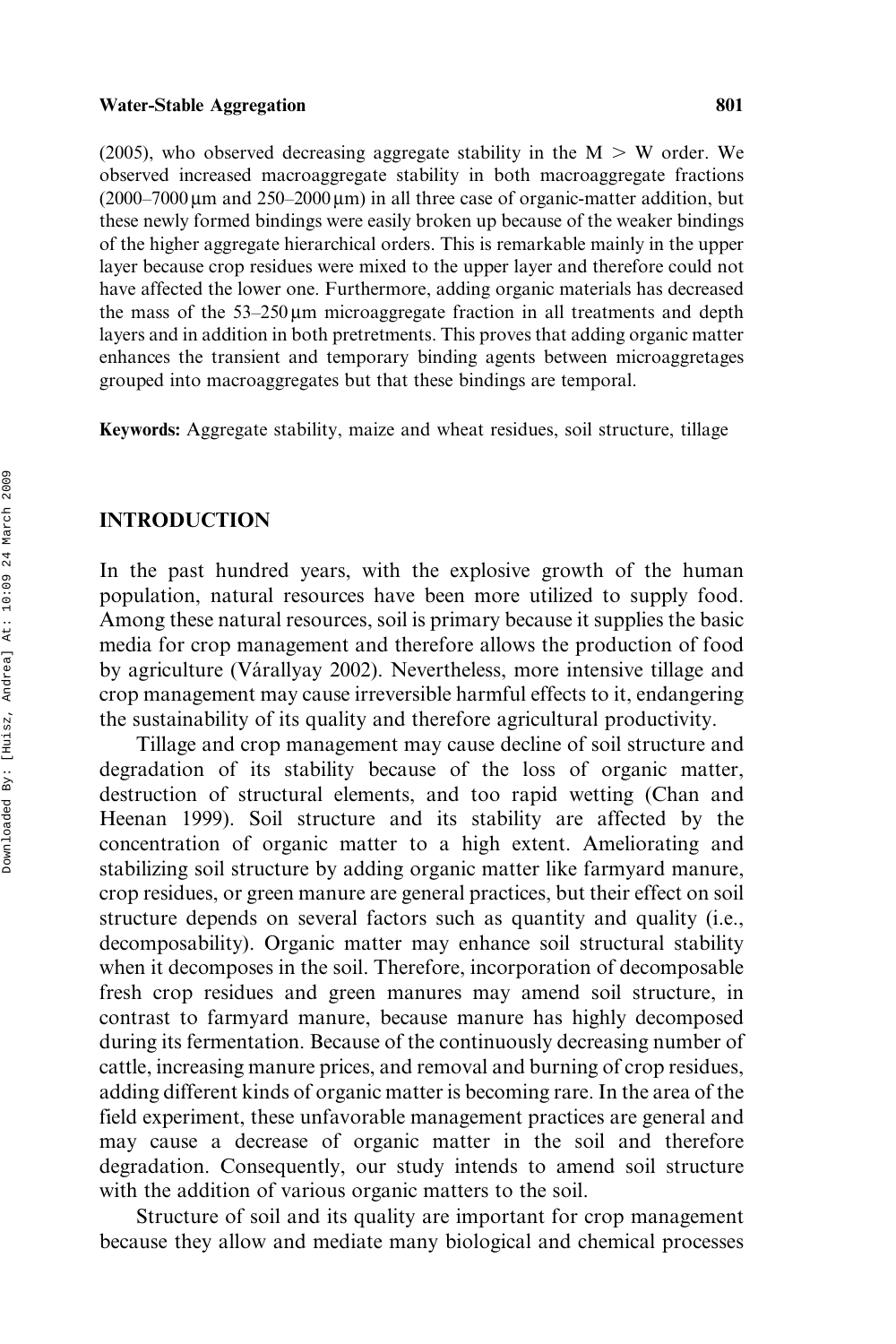in soils. Therefore, efficient protection of soil structure is crucial, which needs clear and comparable detection of changes in it. Detecting the changes in soil structure caused by tillage gives us the possibility to sort out those kinds of tillage practices that do not danger the soil structure and moreover prevent soil degradation or ameliorate the former injuries.

Since the early 20th century, differences and changes in soil structure in different crop management systems have been investigated in many countries. Nevertheless, because of dissimilarities between the different investigations and field and laboratory circumstances, and therefore lack of comparability, the former results are questionable (Six, Elliott, and Paustian 2000).

In this article, our aim was to test a new standardized wet-sieving method to determine whether it is able to detect the differences in soil structure caused by different tillage systems. We investigated the effect of addition of three different kinds of organic matter, namely maize stem (M), wheat straw (W), and the mix of these two matters (MW), on soil structure and on the stability of aggregates.

# Investigating the Stability of Soil Aggregates

Soil structure is built up by groups of primary particles that cohere to each other, which are called aggregates (Kemper and Rosneau 1986). Soil structure is optimal for crop management in the case when the whole soil mass is built up by single aggregates that are bigger than  $250-500 \mu m$  (Di Gléria, Klimes-Szmik, and Dvoracsek 1957). Wetting of aggregates could be severely disruptive, because during rapid wetting the air escaping from the pores of the aggregate generates high pressure, which blows up the aggregate. So, aggregates are decomposed into fragments of aggregates and primary particles (Emerson 1977). Therefore, quality and stability of soil structure depend on the stability of aggregates in water. This property is often investigated by wet sieving. Nevertheless, because of dissimilarities and other methodological problems, results of the research made in this field in the past hundred years are questionable.

A new standardized wet-sieving method proposed by Six, Elliott, and Paustian (2000) was investigated. Weight of water-stable soil aggregate fractions resulted by this wet-sieving method were used to calculate the Normalized Stability Index (NSI). NSI makes the differences or changes in soil structural stability between the different soil types, tillage practices or erosion numerically comparable. The values of NSI may differ between 0 and 1, it is a unitless value. Higher NSI values show higher aggregate stability therefore better soil structure. Lower NSI values show lower aggregate stability, the higher sensitivity of soil to the disrupting effect of too rapid wetting (by too intense irrigation or rainfall.) The wet-sieving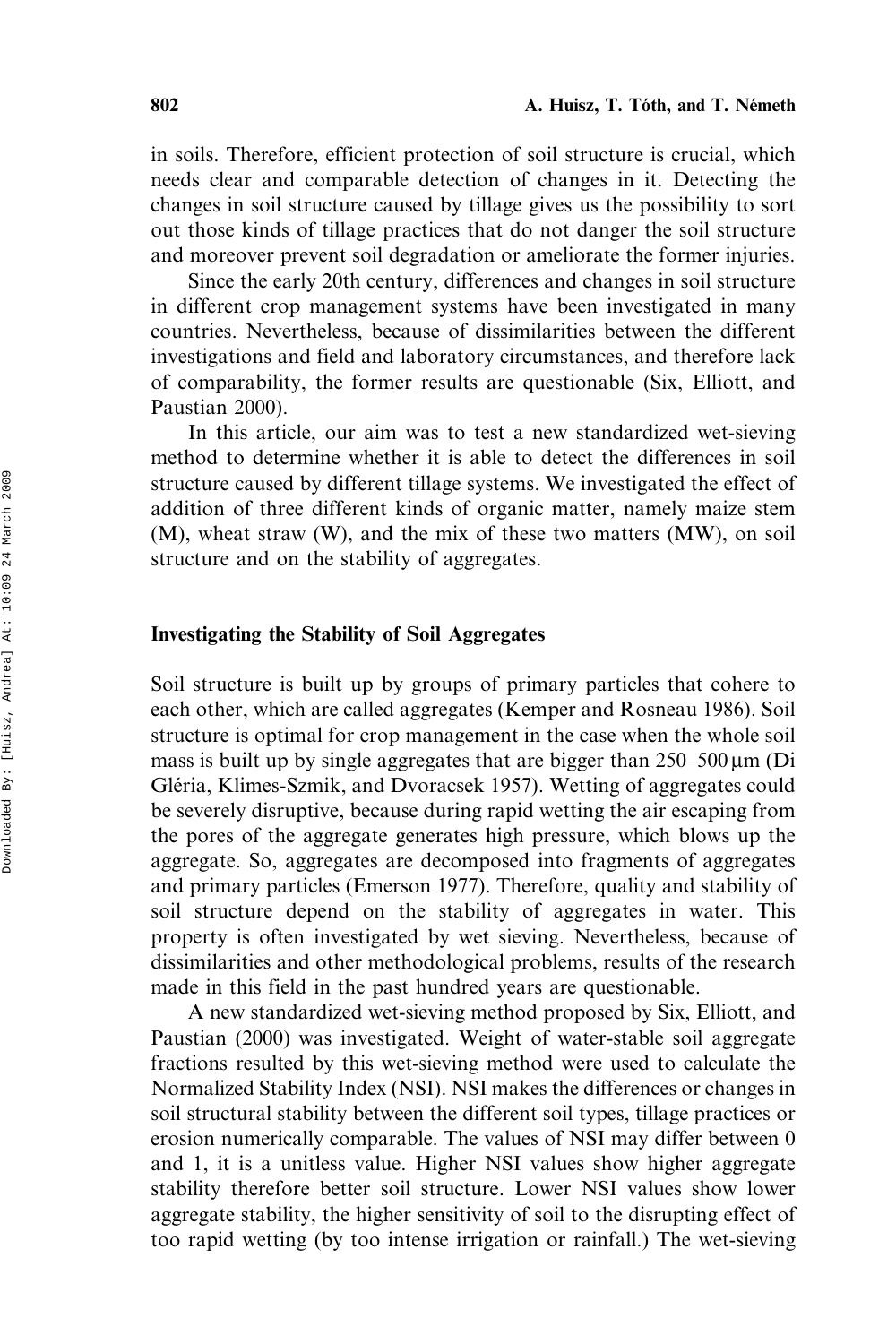method, used to calculate the Normalized Stability Index (NSI), excludes the confounding effects and standardizes the method for assessing water stability of aggregates. To make the results comparable, (1) the differentsized structural units of different soil types have to be broken into a given size range, (2) the differently moist field samples have to be air dried, and (3) the air-dried samples have to be moistened to a given moisture contents. To make the different mineral particle distribution of different sites comparable, (4) the mineral fraction is excluded. The NSI characterizes aggregate stability by comparing the aggregate distribution after two different prewetting methods and a standardized disruptive force. The same sieving time and the same sieving frequency ensure the standardized disruptive force. The two different wetting methods are (1) fast wetting, namely rapid immersion in water [slaking (S)], which disrupts the aggregates to the highest extent, therefore producing the lowest aggregate mass, and (2) slow wetting, namely capillary wetting [capillary (C)] to field capacity, which disrupts the aggregates to the lowest extent and therefore achieves the highest aggregate mass. The capillary wetting method was tried by us earlier to get different size fractions to evaluate the distribution of soil organic matter in soils (Huisz et al. 2006).

# Effect of Crop Residues on the Stability of Aggregates

The return of organic matter (farmyard manure or different kinds of crop residues or organic manure) to improve soil quality and stability has a historical tradition. The incorporation of crop residues to soils may raise the level of soil organic matter and increase aggregate stability (Lynch and Elliott 1983).

Different kinds of added organic matter cause different levels of aggregate stability: it is correlated with the combined effects of mass, particle size, and biochemical composition of the crop residues returned to soils (Martens 2000) and affected by the soil type (Paul 1984).

With decreasing particle size, the surface of crop residues attacked by microorganisms increases; therefore, they get more decomposable. Breaking crop residues before mixing it with soil therefore enhances its accessibility to microorganisms and increases decomposability, which in turn increases aggregate stability.

The water stability of aggregates depends on the decomposability of plant residues, which is influenced by the biochemical composition of them (Martens and Frankenberger 1992; Martens 2000). Crop residues contain the same classes of organic compounds: proteins, saccharides, humic acids, phenol acids, and lignin, but the proportion of them is affected by the plant species or the stage of maturity, which may influence the degree and rate of decomposition and therefore the effect on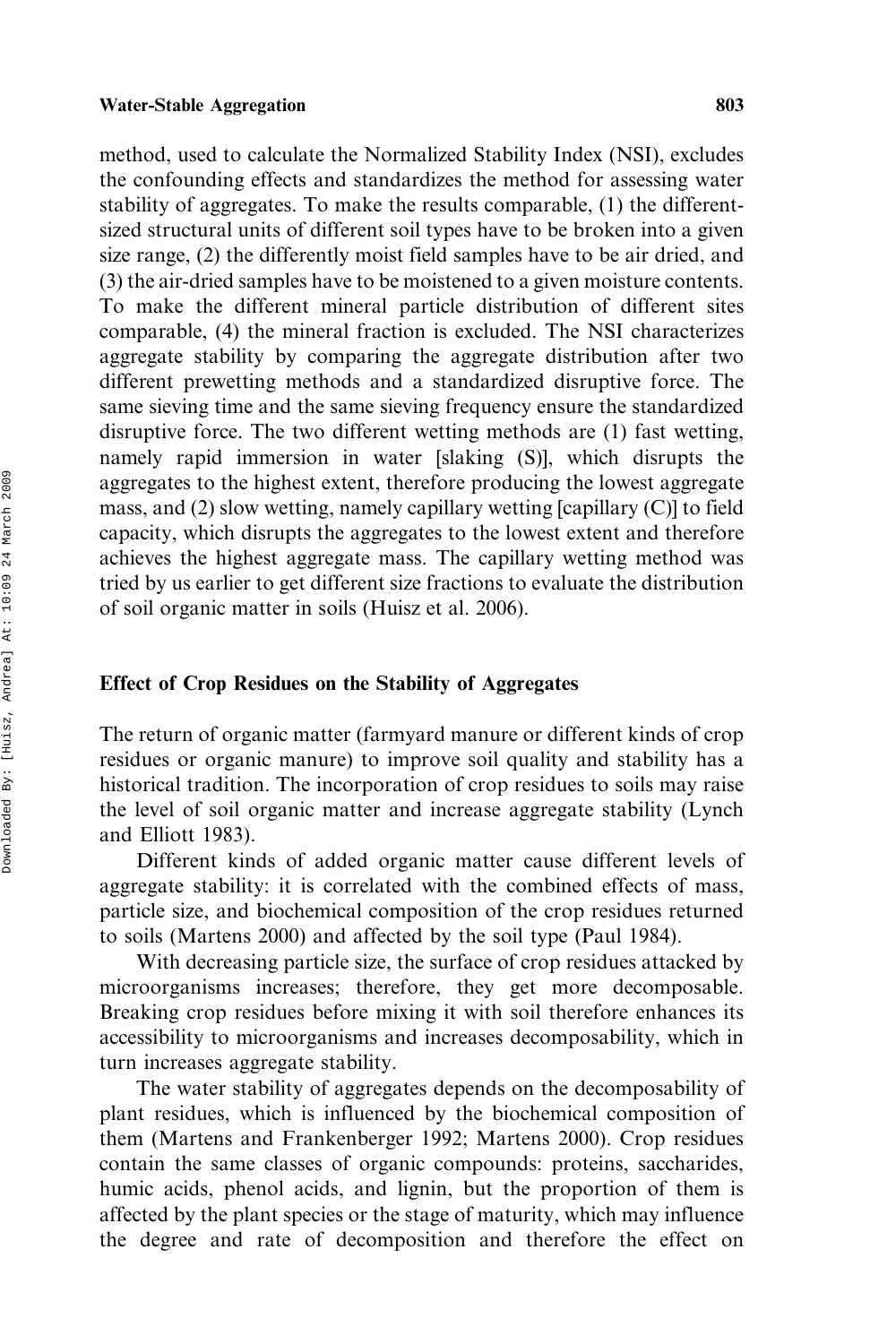aggregate stability. The more decomposable organic compounds (glucose) have rapid but transient aggregate binding effects (up to several weeks), contrary to the slower decomposing organic materials (cellulose), which have fewer effects but persist for months (Tisdall and Oades 1982). Piccolo, Pietramellara, and Mbagwu (1997) mentioned a humus compounds  $>$  phenolic compounds  $>$  lignin  $>$  cellulose and peptides order of organic compounds, which marks decreasing resistance and shorter-term effects on aggregate stabilization.

Plant-derived carbohydrates have bigger particle size, occur in the sand fraction, and are easily decomposable (Schulten and Leinweber 2000). Decomposed by microorganisms, they enhance soil aggregation in a rapid but transient way. Polysaccharides are readily mineralizable and act as short-affected transient binding agents initiating aggregation (Kay 1998; Tisdall and Oades 1982). These substances may adsorb strongly onto mineral surfaces (Kay 1998; Martens 2000) and form gel-like compounds, binding soil particles together (Haynes and Beare 1997). Phenols and polyphenols may form cationic bridges and therefore increase aggregation (Martens 2000). The higher the lignin concentration in the crop residue is, the lower the decomposition is (Palm and Rowland 1997). Lipids may improve water stability of soil aggregates, probably related to their hydrophobic nature (Dinel et al. 1997; Pare et al. 1999). Humic substances may increase aggregate stability as a result of their chemical resistance and association with soil particles (Piccolo, Pietramellara, and Mbagwu 1997).

With adding decomposable organic matter to soils, all compounds mentioned previously give their effects on water stability of aggregates (Tisdall and Oades 1982).

Several investigations were made to assess the effect of different kinds of added and chemically different organic matter on soil structure and water stability. According to Raimbault and Vyn (1991), mixing maize residues increases aggregation because of high concentration of the involved phenols. Martens (2000) reported rapid, transient increase in water stability of aggregates in the case of adding low phenolic-acidcontaining alfalfa, canola, and clover residues and more pronounced increase in water stability of aggregates in the case of adding higher phenolic-acid-containing maize, prairie grass, oat, and soybean.

John et al. (2005) investigated the effects of wheat and maize crop residue incorporation on the water stability of aggregates. The aggregate stability decreased in the maize  $\geq$  wheat order in the upper layer, but these changes were not significant and were less pronounced in the lower layer.

Soil type influences the extent of soil aggregation through the presence and rate of clay minerals, which protect microbial metabolites originating from the decomposition of crop residues and therefore enhance the stability (Paul 1984).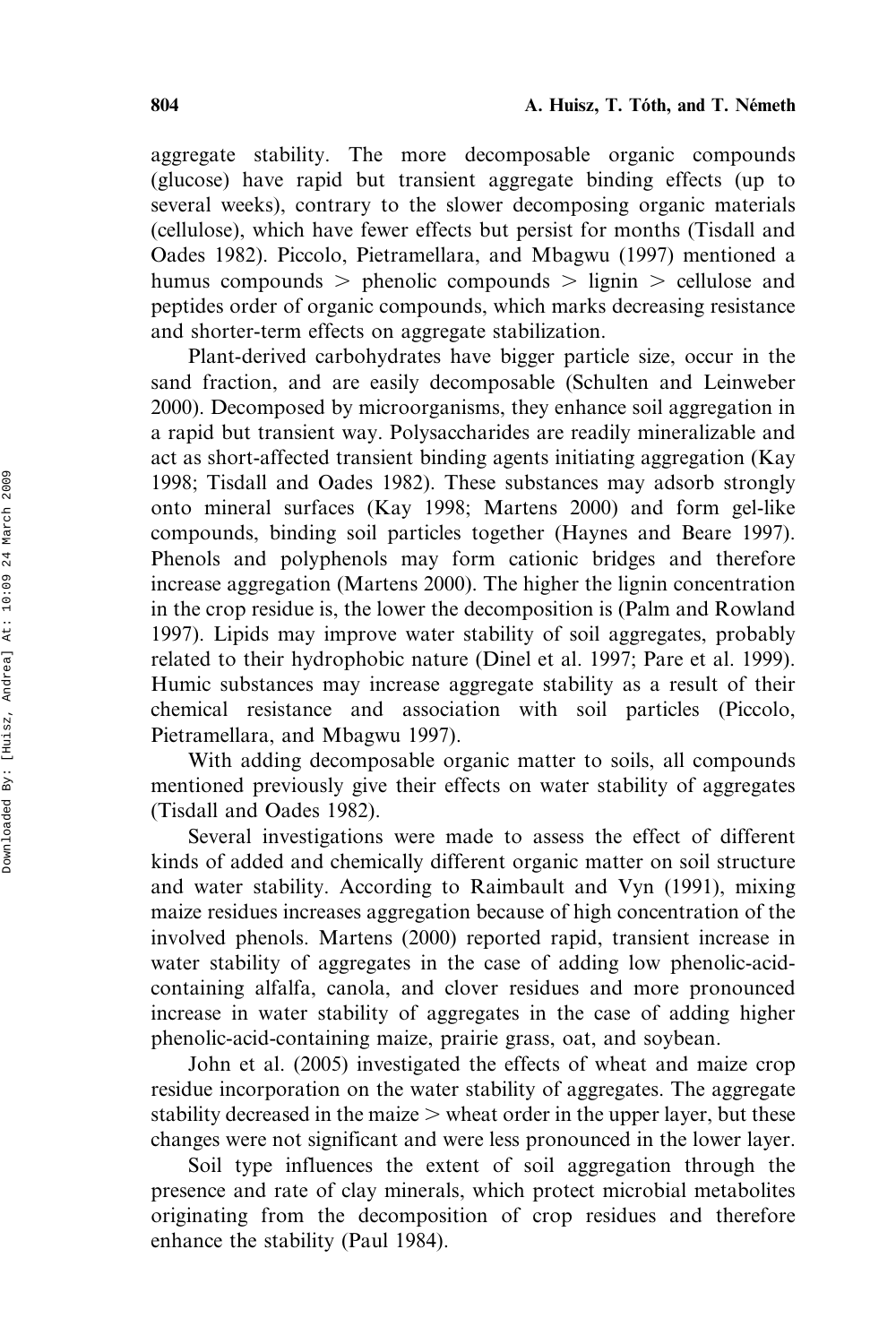The stability of macroaggregates highly depends on the presence of living roots and decreases with the decomposition of them (Oades and Waters 1991). Therefore, adding easily decomposable organic matter may increase the stability of macroaggregates. In contrast with this, the stability of microaggregates is almost independent of the presence of easily decomposable organic matter (Tisdall and Oades 1982; Christopher et al. 1996). Microaggregates are stabilized mainly by inorganic components, not by organic matter (Monreal et al. 1995).

# MATERIALS AND METHODS

# Site Description

The soil samples originate from the ''Comparing experiment of organic and mineral fertilization'' long-term field experiment (crop rotation B) in Keszthely, Hungary. The investigated soil type is a sandy loam Eutric Cambisol (soil type FAO), Alfisol (soil type USDA). The soil of the experimental field is poor in available phosphorus (P), moderate in potassium (K), and low in organic matter (OM; 1.7%) and has the following characteristics: soil  $pH_{\text{KCl}}$  5.9; content of calcium carbonate  $(CaCO<sub>3</sub>)$  0.1%; and the percentage of clay (<0.002-mm fraction) 24%. In this article, addition of three different kinds of organic compounds have been investigated: (1) maize stem  $(M)$ , (2) wheat straw  $(W)$ , and (3) maize stem and wheat straw (MW) were mixed and compared to an inorganic manure added as a reference. In all four treatments, 146 kg of nitrogen (N), 80 kg of P, and 100 kg of K mineral fertilizers were added (per ha). All sites have been tilled by autumn plowing to 25 cm deep. Crop residue mixing was done simultaneously with the autumn plowing every year since the setup of the experiment. Soil samples were taken from two different depth layers: the first from the depth of tillage (upper layer: 0– 20 cm) and a 10-cm-thick second layer under the depth of tillage (lower layer: 20–30 cm). The experiment was set up in 1960. Crop rotation was maize–maize–potato–winter wheat–winter wheat. Samples were taken from a fallow, which has had the same treatment as the potato field, because our aim was to investigate the organic-matter addition but to exclude to the soil degrading effect of hilling planting of potato.

Soil samples were taken with a spade and were delivered in plastic boxes to avoid pressing of the natural structure. Field-moist soil samples were manually gently broken apart into pieces smaller than 3–5 cm in diameter to avoid drying them into clods. Air-dry soil was dry sieved in a 7-mm sieve; parts bigger than this size were manually broken with a mortar to reach this size. Two different pretreatments were investigated (Figure 1). Air-dried soil,  $+300 g$ , was rapidly immersed in tap water for 5 min [slaking (S)]. Also,  $\pm 300$  g-s of air-dry soil was capillary wetted through a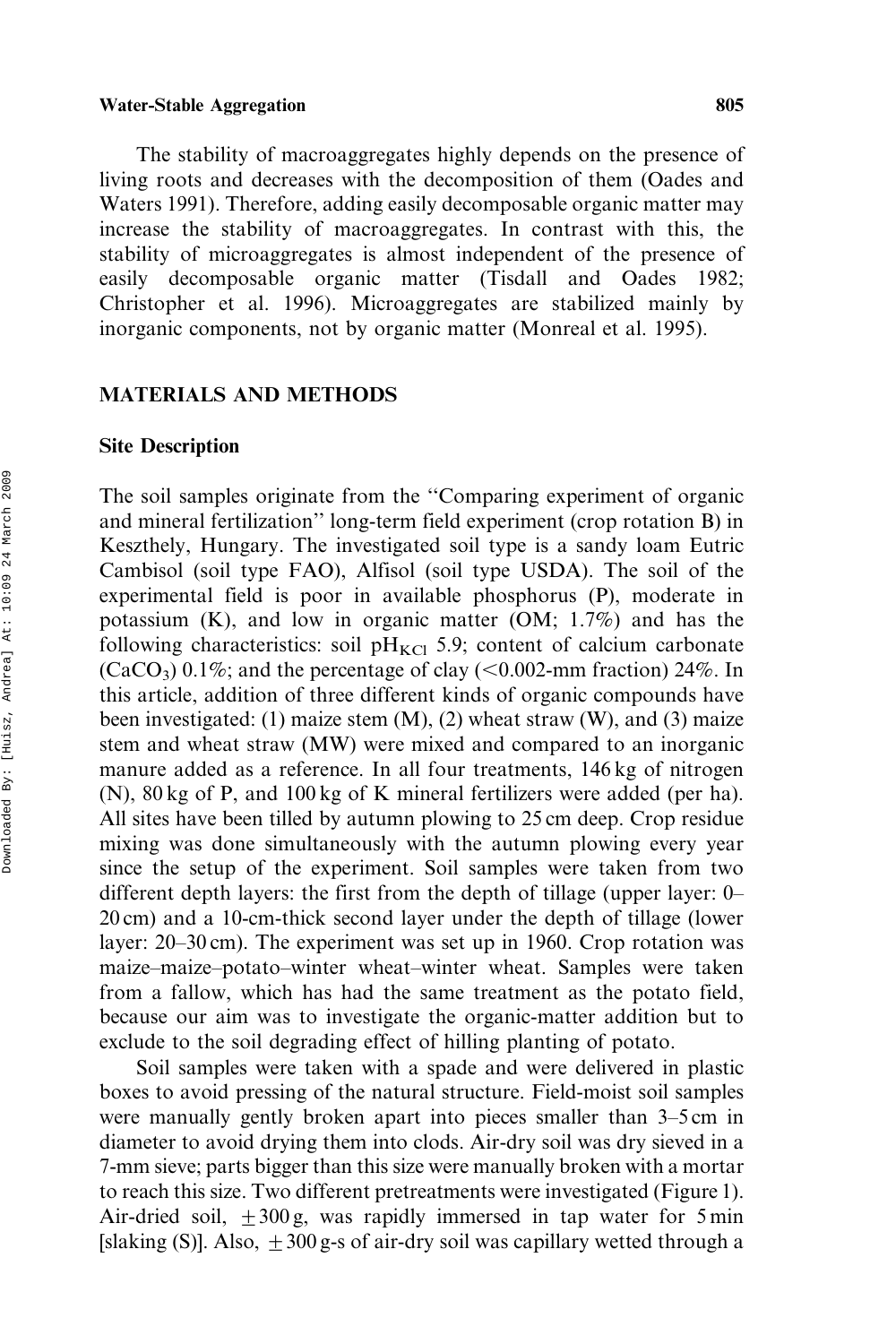

Figure 1. Schema of the aggregate separation and sand correction.

nylon filter to field capacity and left overnight to weight equilibrate [capillary (C)]. After the pretreatment, each sample was wet sieved for 2 min in an analytic sieve shaker at the frequency of 70 strokes per min with the following aperture sizes:  $2 \text{ mm}$ ,  $250 \mu \text{m}$ , and  $53 \mu \text{m}$ . Wet sieving was done manually by some authors (Six, Elliott and Paustian 1999, 2000; Ma´rquez et al. 2004; Cambardella and Elliott 1993). Therefore, different fractions are sieved separately: the mass of sample rested on the mesh of a sieve is washed onto the next smaller aperture sieve and then sieved again. Therefore the (1) fraction was sieved for 2 min, the (2) fraction was sieved for  $2 + 2$  min, and the (3) and (4) fractions were sieved for  $2 + 2 + 2$  min. Therefore, the smaller the fraction size is, the longer the sieving time and hence the disrupting force. These are opposite to the conditions when we determined the NS because it needed a standardized sieving time and a standardized disrupting force. Another problem with doing the wet sieving manually was that it was not replicable. We believe their results were questionable. Therefore, we used an analytic sieving machine to use the same disrupting force and the same sieving time. In this way, our results were comparable and reliable. The mass of samples resting on the mesh of the sieves were rinsed gently to avoid leaving silt and clay particles among the aggregates. Therefore, we got four fractions: (1) the  $2000-7000 \,\mu m$ large macro-, (2) the  $250-2000 \,\mu m$  small macro-, and (3) the  $53-250 \,\mu m$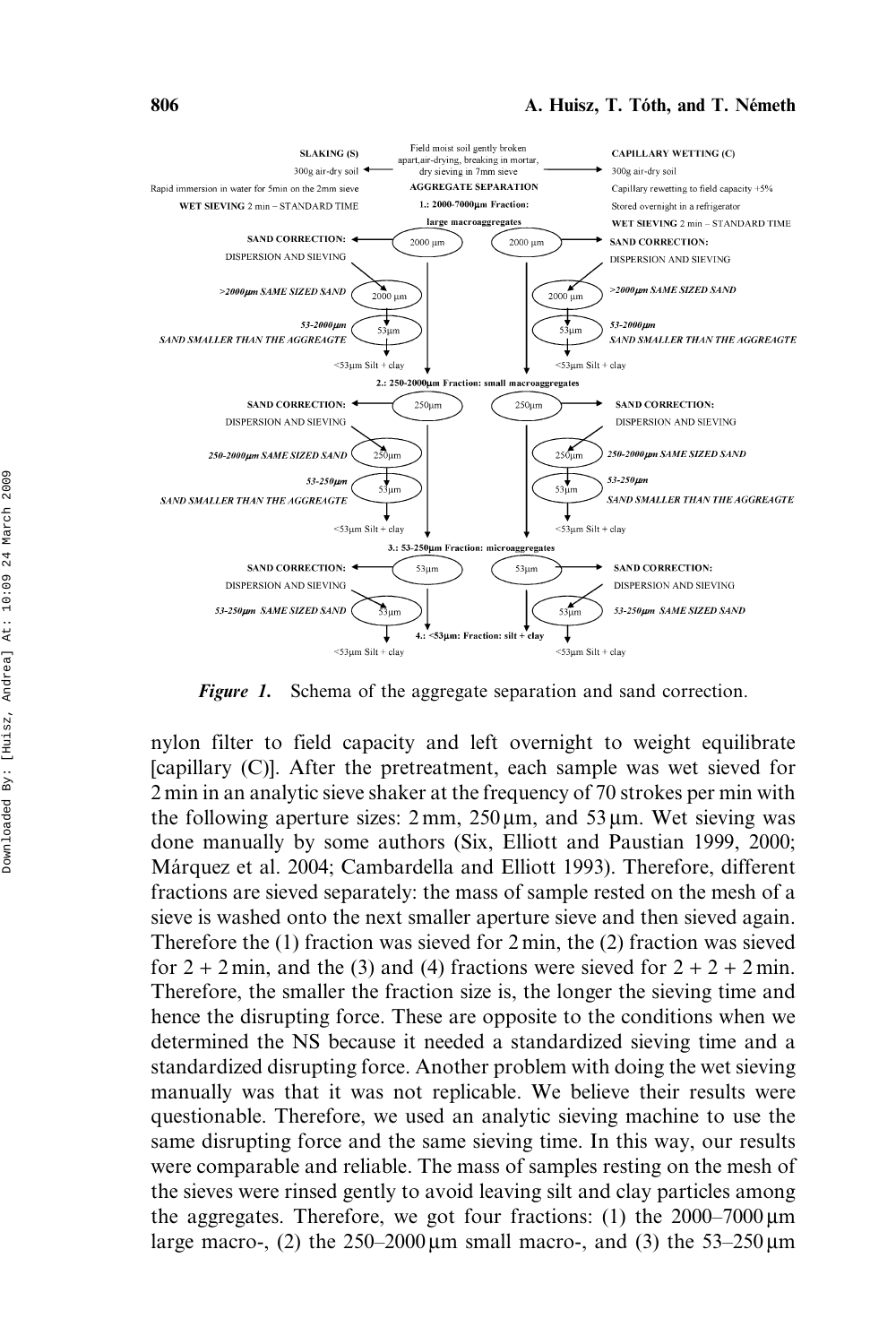microaggregates, as well as (4) the  $\leq$ 53 µm silt and clay fraction. Fractions 1–3 were gently backwashed into preweighed aluminium pans. The supernatant was taken out after settling. Fraction 4, flowing out from the sieve shaker machine, was collected in a bucket, left to settle for some days, and washed into a preweighed aluminium pan after the removing of the supernatant. All fractions were dried on hot plates at 60  $\degree$ C and left overnight in a drying machine at 60  $^{\circ}$ C to be weight equilibrated. Sand size distribution for fractions 1–3 was determined by dispersing the aggregate fractions with sodium hexametaphosphate  $(5 g L^{-1}$  for 18 h). Mineral fractions were backwashed into preweighed aluminium pans and dried at 105 °C to weight equilibration. To avoid overestimating the mass of the aggregate fractions, aggregate-sized sand fraction was subtracted from the whole fraction masses (this method is called ''sand correction'').

# RESULTS AND DISCUSSION

Soil samples were taken from four plots of each treatment and from two depth layers. Different pretreatment methods were done in triplicates. There were altogether  $4 \times 3$  statistical replicates. In this article we present our results before the sand correction. Results of experiments were accepted when their variances were less than 5% compared to the other two members of the triplicate, otherwise the wet sieving was disregarded and a new replicate was done. Data were analyzed with SPSS ANOVA (SPSS, Chicago, IL). Statistical significance was determined at  $P < 0.05$ .

Figure 2 shows weight of soil mass in the isolated fractions for each treatment and depth layer. Table 1 shows the changes in dry mass of fractions for the effect of the investigated treatments (in the percentage of the Control treatment).

Three different kinds of organic matter and their effects on the water stability of aggregate size fractions were investigated by a new proposed wet-sieving method on a sandy loam soil.

First, the different dry mass of the aggregate fractions caused by the two different pretreatments was remarkable. The first and more disruptive pretreatment (S) caused the whole disintegration of the less resistant 2000–  $7000 \,\mu m$  large macroaggregate fraction in all treatments and depths, but the C pretreatment did not (Figure 2). With its stepwise disintegration (Oades and Waters 1991), this fraction dispersed into mainly  $53-250 \,\text{\ensuremath{\mu}m}$ microaggretage fraction and  $\leq 53 \,\mu m$  silt and clay fraction in the S pretreatment in both depths. Mass of these fractions was much more than with C pretreatment. These results parallel with those of John et al. (2005), who investigated the effect of maize and wheat crop residues on the water stability of aggregates with the same S pretreatment. In their experiment, the highest mass of water-stable aggregates was in the  $53-250 \,\text{\ensuremath{\mu}m}$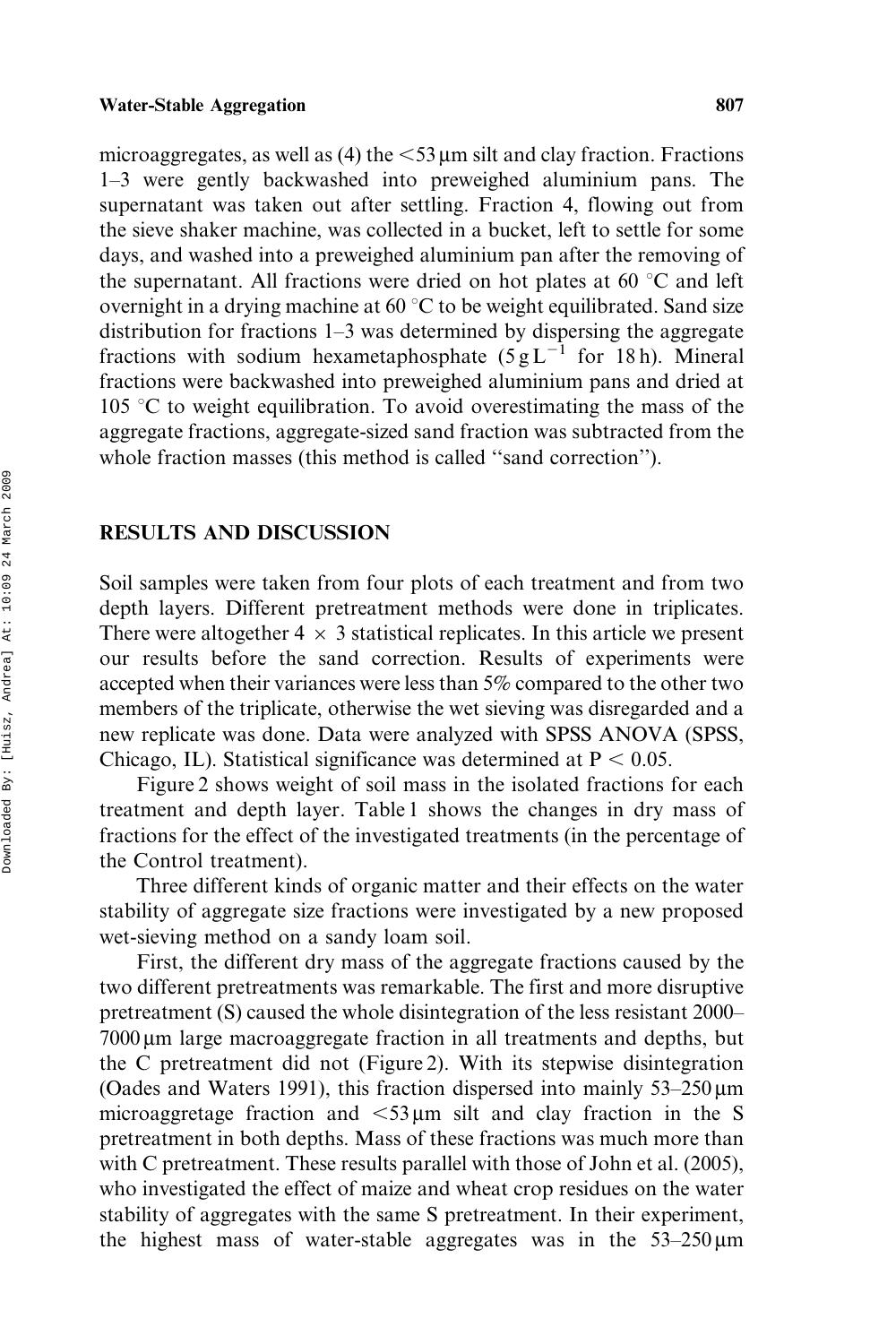

Size fractions (g fraction 1  $g^{-1}$  soil, and the standard deviation at P  $>$  0.05) obtained by the different pretreatment methods of the  $> 0.05$ ) obtained by the different pretreatment methods of the investigated treatments in the upper (0–20 cm) and the lower (20–30 cm) depth layers. investigated treatments in the upper (0-20 cm) and the lower (20-30 cm) depth layers. Figure 2. Size fractions (g fraction 1  $g^{-1}$  soil, and the standard deviation at P Figure 2.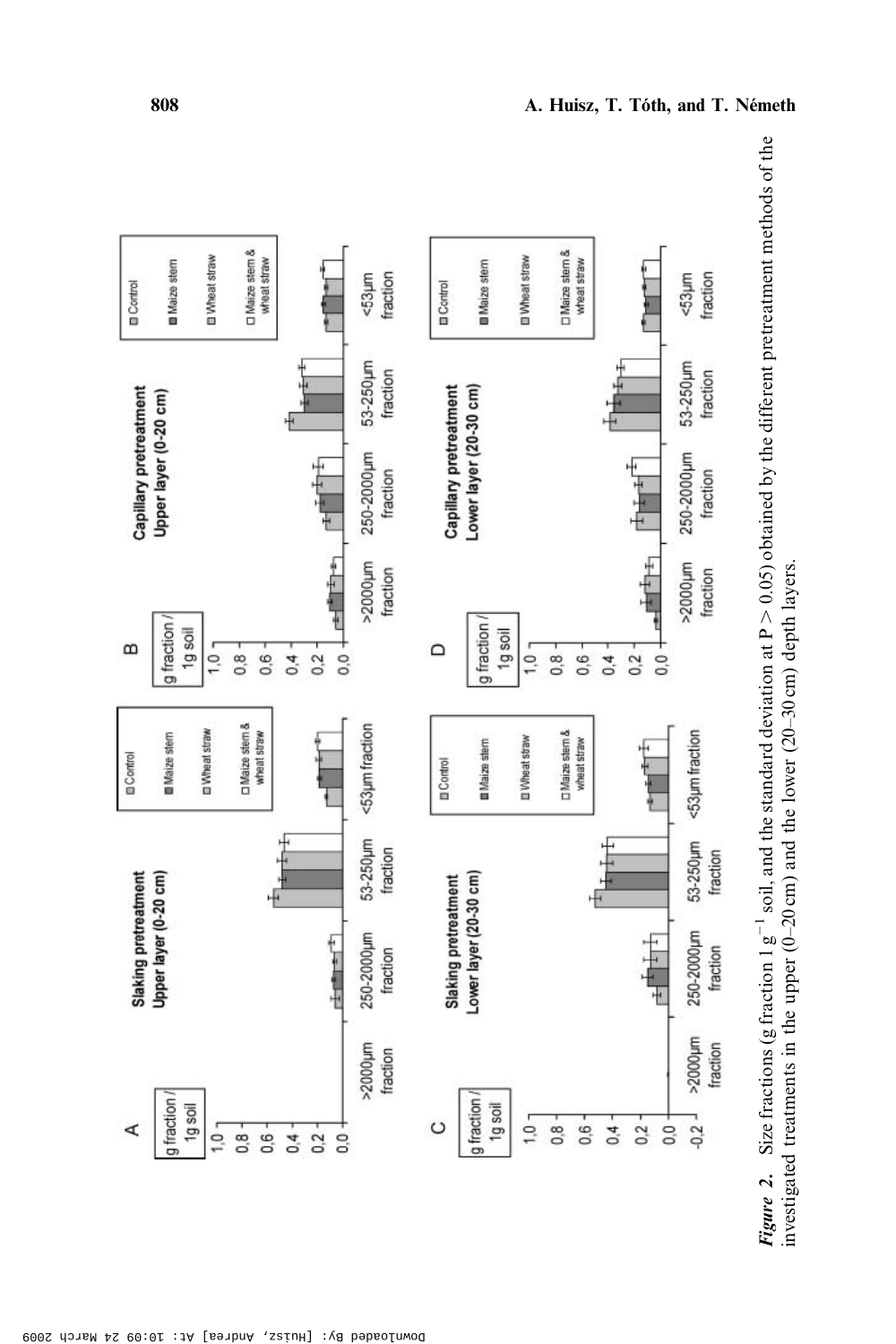| Treatment                            | Pretreatment  | Layer                                                                                                                                                                                                                                                                    |                             | Fraction           |                        |                      |
|--------------------------------------|---------------|--------------------------------------------------------------------------------------------------------------------------------------------------------------------------------------------------------------------------------------------------------------------------|-----------------------------|--------------------|------------------------|----------------------|
|                                      |               |                                                                                                                                                                                                                                                                          | $2000$ – $7000\,\mu{\rm m}$ | $250 - 2000 \mu m$ | $53 - 250$ $\mu$ m     | $<$ 53 $\mu$ m       |
| Maize stem mixing                    | Slaking (S)   | Lower $(20-30 \text{ cm})$<br>Upper $(0-20 \text{ cm})$                                                                                                                                                                                                                  | No fraction<br>No fraction  | 83.11*<br>24.92    | $-12.37*$<br>$-15.06*$ | $43.93*$<br>8.92     |
|                                      | Capillary (C) | Lower $(20-30 \text{ cm})$<br>Upper $(0-20 \text{ cm})$                                                                                                                                                                                                                  | 188.20*<br>85.13            | 38.12*<br>$-11.12$ | $-28.13*$<br>$-7.70$   | 15.34*<br>$-15.90$   |
| Wheat straw mixing                   | Slaking (S)   | Lower $(20-30 \text{ cm})$<br>Upper (0-20 cm)                                                                                                                                                                                                                            | No fraction<br>No fraction  | 59.99<br>10.92     | $-12.13*$<br>$-15.40*$ | $46.31*$<br>$27.81*$ |
|                                      | Capillary (C) | Lower $(20-30 \text{ cm})$<br>Upper (0-20 cm)                                                                                                                                                                                                                            | 71.72*<br>$215.14*$         | 53.81*<br>$-7.86$  | $-25.91*$<br>$-15.86*$ | $-3.90$<br>$-0.71$   |
| Maize stem and wheat<br>straw mixing | Slaking (S)   | Lower $(20-30 \text{ cm})$<br>Upper (0-20 cm)                                                                                                                                                                                                                            | No fraction<br>No fraction  | 60.04<br>47.81     | $-15.32*$<br>$-16.98*$ | 51.96*<br>33.07*     |
|                                      | Capillary (C) | Lower $(20-30 \text{ cm})$<br>Upper $(0-20 \text{ cm})$                                                                                                                                                                                                                  | $130.51*$<br>28.87          | 47.05*<br>22.22    | $-23.67*$<br>$-21.39*$ | 18.13*<br>$-1.17$    |
|                                      |               | Notes. Asterisk (*) indicates significant effect on the water stability of aggregates caused by the organic-matter addition compared to the<br>mean of the control in respective depth within a soil fraction shown by ANOVA at $P > 0.05$ . Number of replicates was 12 |                             |                    |                        |                      |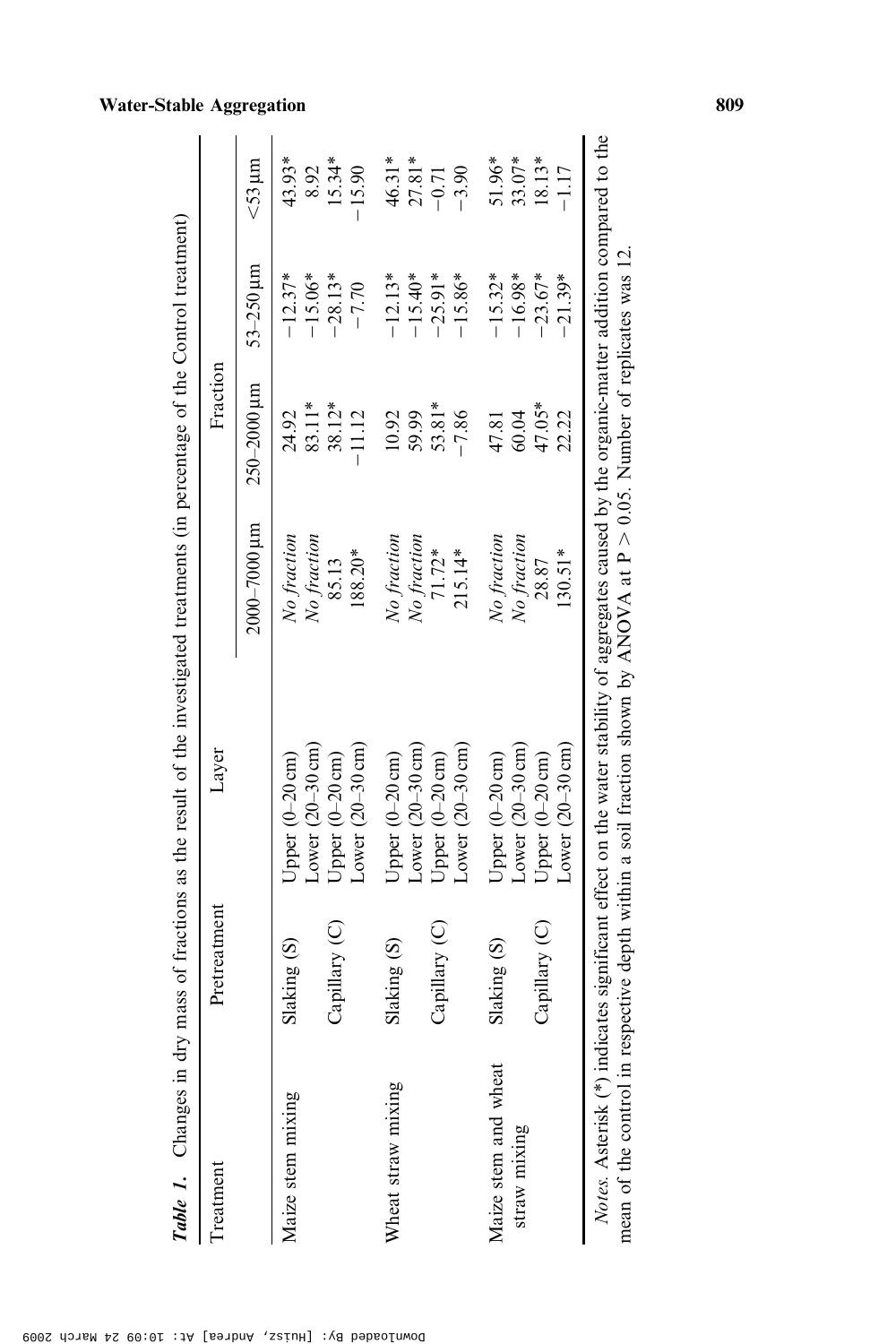microaggregate fraction for maize residues and the  $250-1000 \,\mu m$  smaller macroaggregate fraction for wheat, but differences between wheat and maize residues were not significant. In our experiment, mass of the 250–  $2000 \,\mu m$  small macroaggregate fraction was less remarkable in this pretreatment than in the less disrupting C pretreatment.

In the less disruptive C pretreatment, higher mass of this 2000– 7000 mm large macroaggregate fraction is detectable (in all treatments and layers). These results are parallel with those of Christensen (1986), who investigated the effect of barley straw incorporation on mass of aggregates by dry sieving. He reported increasing in mass of large (1–20 mm) macroaggregates in a loamy sand soil. Yadvinder et al. (2000) presented results of the same tendency. They investigated wheat straw incorporation plus N fertilizer application with the wet-sieving method and observed the increased mass of  $>2$  mm large macroaggregates. In our experiment, the dominating role of the  $53-250 \mu m$  microaggregate fraction has not changed, but because of the less disrupting forces, higher mass of the  $250-2000 \,\mu m$  small macroaggregate fraction was resulted. Therefore, mass of the  $<$  53  $\mu$ m silt and clay fraction is decreased. Our results parallel those of Christensen (1986), who observed a decrease in silt and clay mass by the increasing mass of the bigger sized  $(250-2000 \,\mu m)$  aggregate fractions as the result of barley straw incorporation by dry sieving of a loamy sand soil.

Martens (2000) reported lower decomposability but persisting aggregate stabilizing effect of maize (M); therefore we expected the  $M >$ W order in stabilizing aggregates. By comparing the effects of the different kinds of organic matters, the clear trend of increased macroaggregate stability is visible in all the two macroaggregate fractions. This is remarkable mainly in the upper layer, less in the lower layer, in the case of the C pretreatment. Mass of the  $2000-7000 \,\mu m$  large macroaggregate fraction has decreased in the  $MW > M > W$  order. These changes are not detectable in the case of S pretreatment as a result of the more extended disruptive force. Furthermore, adding organic materials has differently decreased the mass of the  $53-250 \mu m$  microaggregate fraction in all treatments and depth layers in both pretretments.

Parallel changes in the dry mass of fractions of different depth layers caused by the different organic matters are detectable in the S pretreatment but not in the case of C pretreatment. In the S pretreatment, all three kinds of organic matter have increased mass of the  $250-2000 \,\mu m$  large macroaggregate fraction (in different order in the lower and upper layer), decreased mass of 53–250 µm microaggregate fraction in the order of M  $\approx$  $W > M$  and W and have increased mass of the  $\lt 53 \mu m$  silt and clay fraction in the  $M > W > MW$  order (parallel in the lower and upper layer).

These results are contrary to those of Bordovsky, Choudhary, and Gerard (1999), who described higher microaggregate mass with wheat residue retaining rather than residue removing.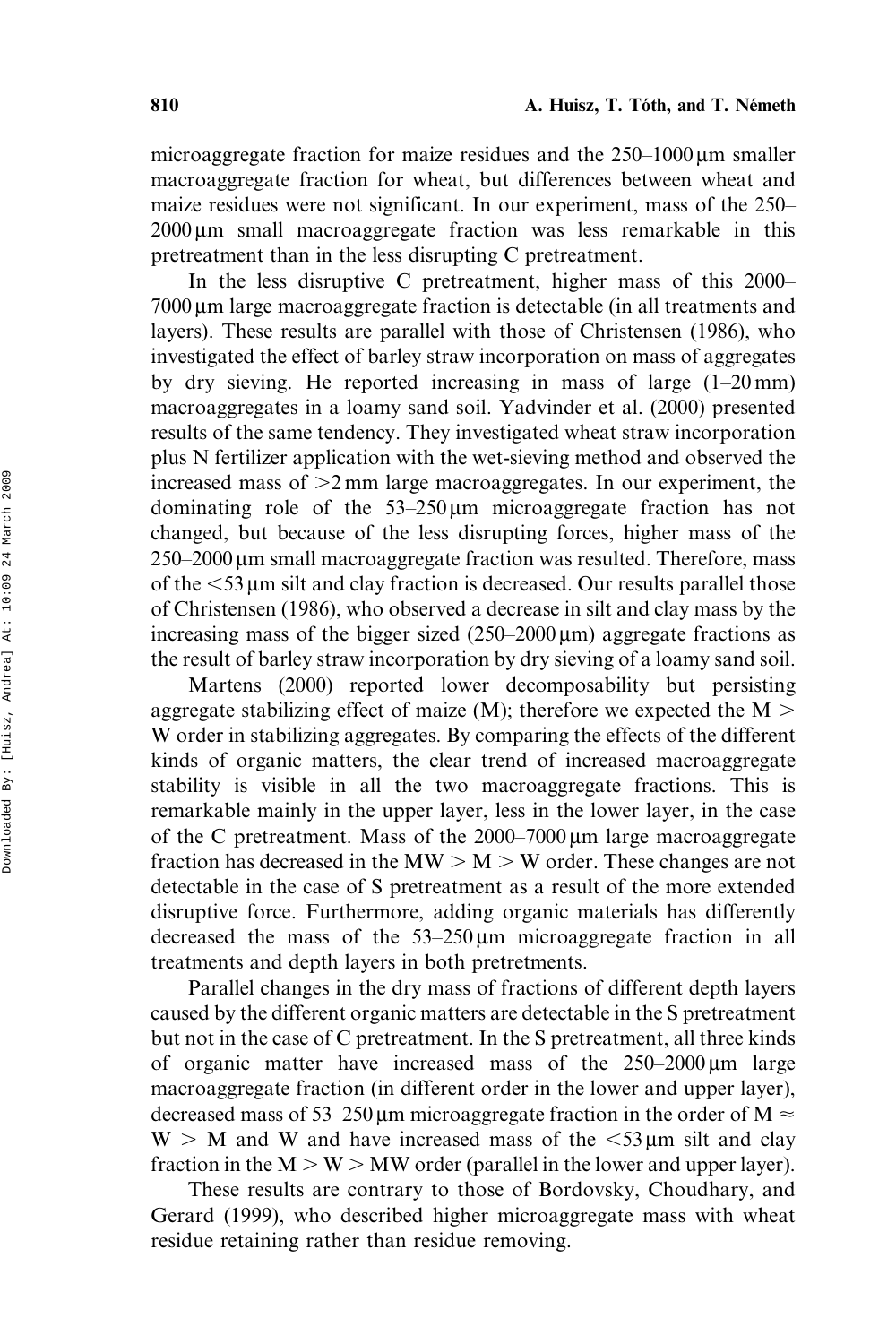Parallel changes in the mass of fractions of different pretreatments in the upper layer caused by the different organic matters are questionable because of the small differences. John et al. (2005) described less pronounced aggregation in the subsoil, too.

### **CONCLUSIONS**

Three different kinds of organic matter and their effects on the water stability of aggregate size fractions were investigated by a new proposed wet-sieving method. The new method uses two different pretreatments: (1) fast wetting (S), which disrupts the aggregates to the highest extent and therefore produces the lowest aggregate mass, and (2) slow wetting (C), which disrupts the aggregates to the lowest extent and therefore achieves the highest aggregate mass.

The stability of aggregates caused by the strength of the adhesive forces highly depends on the size of the aggregates (Voronin and Sereda 1976). With increasing aggregate size, the strength of these adhesive forces is decreasing, and therefore the stability of the aggregates decreases (Tisdall and Oades 1982). Therefore, aggregate-stabilizing effects are more expressed and better developed on the smaller particle sizes. The smaller the aggregate fraction is, the higher ability it has to resist the same disrupting forces. The stability of microaggregates is very high because of the persistent binding agents such as aromatic humic material associated with amorphous iron (Fe) and aluminium (Al) compounds. The stability of macroaggregates is lower because they are stabilized by transient or temporary binding agents, such as roots, hyphae, and microbial- and plant-derived polysaccharides. In our investigation, adding different kinds of organic matter increased the stability of macroaggregates compared to the no-organic-matter-added control treatment, but these newly formed bindings were easily broken up by the higher disruptive force (S pretreatment). Therefore, our experiment did not result 2000–  $7000 \,\mu m$  large macroaggregate fraction in the more disruptive S treatment but detectable mass in the C pretreatment. With this S pretreatment, we got approximately half the mass of the  $250-2000 \,\mu m$ small macroaggregate fraction but more  $53-250 \,\mu m$  microaggretage fraction and  $\lt 53 \mu m$  silt and clay fraction compared to the C pretreatment. This approves the aggregate hierarchy theory (Oades and Waters 1991) that the higher hierarchical ordered and less water–stable macroaggregate fractions disperse into smaller but more stable 53–  $250 \,\mu m$  microaggregate fractions and  $\leq 53 \,\mu m$  silt and clay fraction.

The less disruptive C pretreatment resulted in detectable mass of the  $2000-7000 \,\mu m$  large macroaggregate fraction and greater  $250-2000 \,\mu m$ small macroaggregate fraction compared to the S pretreatment.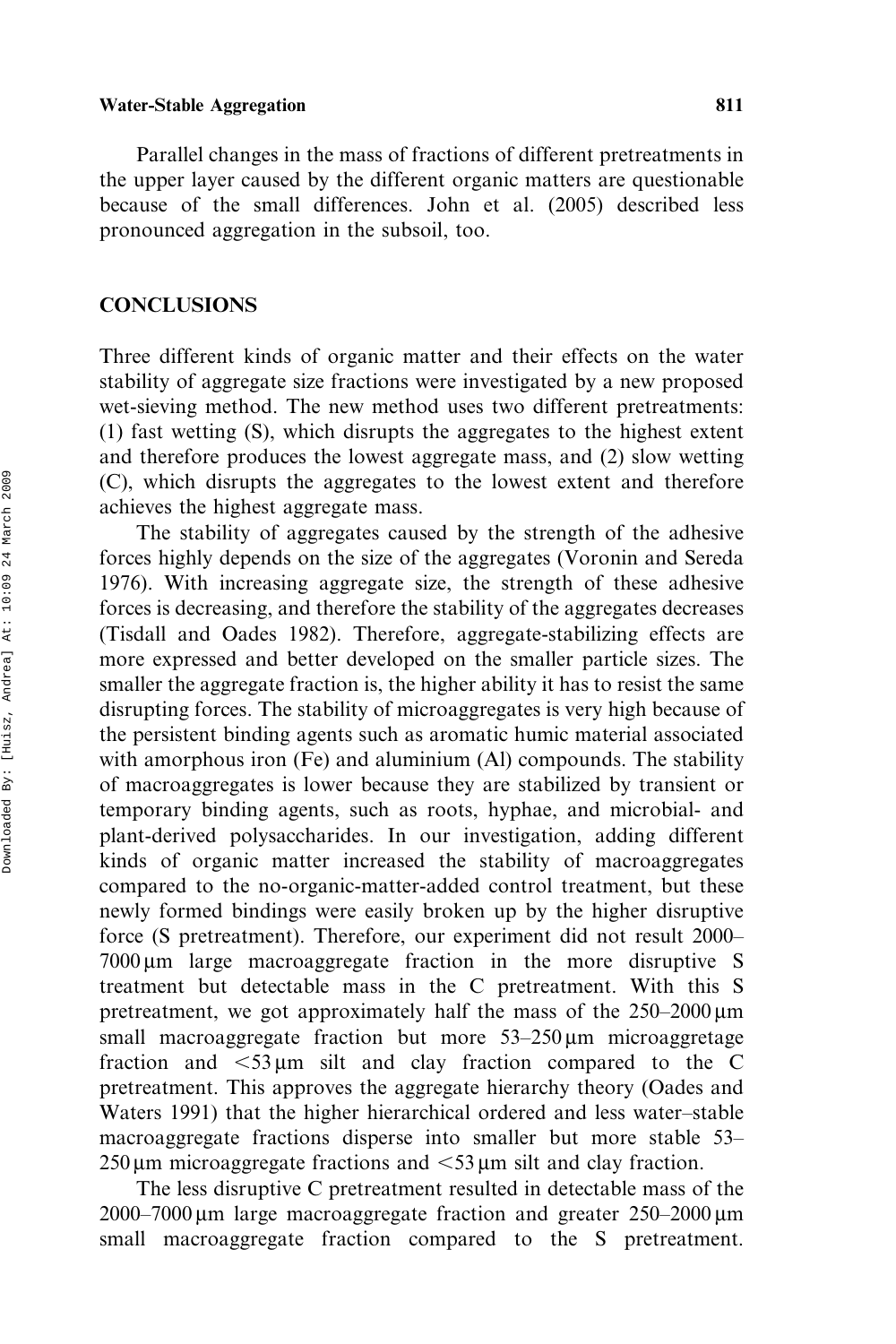Therefore, mass of the  $53-250 \mu m$  microaggregate and the  $\leq 53 \mu m$  silt and clay fraction has decreased.

The theory that the water stability of  $53-250 \mu m$  microaggregate fraction is highest has been proved by all the differently disruptive pretreatments, in both depths and for all the added organic-matter treatments.

Three different kinds of organic matter were investigated: (1) maize stem (M), (2) wheat straw (W), and (3) maize stem and wheat straw (MW). Harris, Chesters, and Allen (1966) and John et al. (2005) reported  $M > W$  order of enhancing aggregation. Martens (2000) reported lower decomposability but persisting aggregate stabilizing effect of maize, therefore, we expected the  $M > W$  order in stabilizing of aggregates.

In our experiment, the clear trend of increased macroaggregate stability is visible in the two macroaggregate fractions. This is remarkable mainly in the upper layer, in the case of the C pretreatment. This is similar to the results of Martens (2000), who described increase in the water stability of aggregates in the  $2-4$  mm and  $>4$  mm macroaggregate fractions caused by M residue incorporation. The explanations of our results are that the crop residues were mixed to the upper layer and therefore could not have affected the lower one. Further the addition of different kinds of organic matter has increased the stability of macroaggregates compared to the no-organic-matter-added control treatment, but these newly formed bindings were easily broken up by the higher disruptive force (S pretreatment). Mass of the  $2000-7000 \,\mu m$  large macroaggregate fraction has decreased in the  $MW > M > W$  order. Furthermore, adding organic materials has decreased the mass of the  $53-250 \,\mu m$  microaggregate fraction in all treatments and depth layers in addition to both pretretments. The 53–  $250 \,\mu m$  microaggregate fraction has dispersed into the  $\leq 53 \,\mu m$  silt and clay fraction in the case of S pretreatment and rested part of the bigger sized macroaggregate fractions in the case of C pretreatment. This proves that adding organic matter enhances the transient and temporary binding agents between microaggretages grouped into macroaggregates. Our results are parallel those of Martens (2000), who reported decrease in mass of the  $\leq$ 2 mm aggregate fractions using 4-, 2-, 1-, 0.5-, and 0.25-mm sieves caused by M residue incorporation.

The different decomposable organic matters enhanced the water stability of aggregates in the following order:  $MW > M > W$ .

# ACKNOWLEDGMENT

This research was supported by the grant ''Precision agriculture'' (OTKA TS 049875) from the Hungarian Scientific and Technology Fund. We thank Dr. Tamás Kismányoky and Dr. Sándor Hoffmann for permitting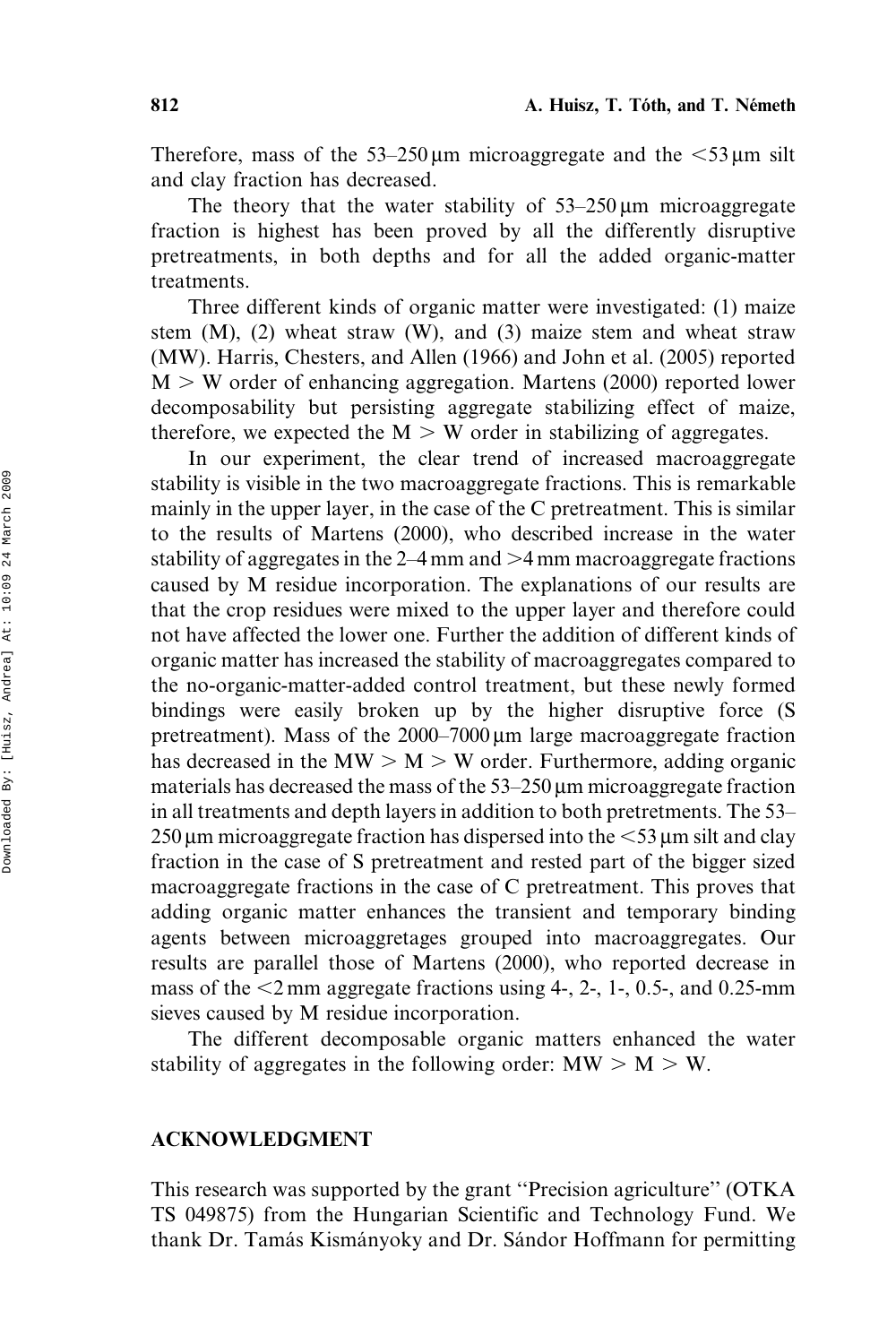the sampling. We gratefully thank Dr. Zoltán Tóth, Mr. Tamás Zsittyán, Mr. László Radimszky, Mr. László Ködöböcz, and Mr. András Gulyás for their efficient and essential support at sampling.

### **REFERENCES**

- Bordovsky, D. G., M. Choudhary, and C. Gerard. 1999. Effect of tillage, cropping, and residue management on soil properties in the Texas Rolling Plains. Soil Sci. 164(5):331–340.
- Cambardella, C. A., and E. T. Elliott. 1993. Carbon and nitrogen distribution of aggregates from cultivated and grassland soils. Soil Sci. Soc. Am. J. 57:1071– 1076.
- Chan, K. Y., and D. P. Heenan. 1999. Lime–induced loss of soil organic carbon and effect on aggregate stability. Soil Sci. Soc. Am. J. 63:1841–1844.
- Christensen, B. T. 1986. Straw incorporation and soil organic matter in macroaggregates and particle size separates. J. Soil Sci. 37:125–135.
- Christopher, T. B. S., A. M. Mokhtaruddin, M. H. A. Husni, and M. Y. Abdullah. 1996. A simple equation to determine the breakdown of individual aggregate size fractions in the wet-sieving method. Soil Tillage Res. 45(3):287– 297.
- Di Gléria, J., A. Klimes-Szmik, and M. Dvoracsek. 1957. Physical and colloidal studies of soils. Budapest: Academic Press.
- Dinel, H., D. Righi, M. Hardy, and P. Jambu. 1997. Neutral lipids and structural stability of physically degraded soils. Agrochimica 41:97–108.
- Emerson, W. W. 1977. Physical properties and structure. In Soil factors and crop production in semi-arid environment, ed. J. S. Russel and E. L. Greacen, 78–104. St Lucia, Australia: University of Queensland Press.
- John, B., T. Yamashita, B. Ludwig, and H. Flessa. 2005. Storage of organic carbon in aggregate and density fractions of silty soils under different types of land use. Geoderma 128:63–79.
- Harris, R. F., G. Chesters, and O. N. Allen. 1966. Dynamics of soil aggregation. Adv. Agron. 18:108–169.
- Haynes, R. J., and M. H. Beare. 1997. Influence of six crop species on aggregate stability and some labile organic matter fractions. Soil Biol. Biochem. 29:1647– 1653.
- Huisz, A., S. Sleutel, T. Tóth, G. Hofman, S. De Neve, and T. Németh. 2006. Effect of cultivation systems on the distribution of soil organic matter in different fractions. Cereal Res. Comm. 34(1):207–210.
- Kay, B. D. 1998. Soil structure and organic carbon: A review. In Soil processes and the carbon cycle, R. Lal, J. M. Kimble, R. F. Follett, and B. A. Stewart, 169–197. Boca Raton, Fl.: CRC Press.
- Kemper, W. D., and R. C. Rosneau. 1986. Aggregate stability and size distribution. In Methods of soil analysis, ed. A. Klute. Madison, Wisc.: SSSA.
- Lynch, J. M., and L. F. Elliott. 1983. Aggregate stabilization of volcanic ash and soil during microbial degradation of straw. Appl. Environ. Microbiol. 45:1398– 1401.